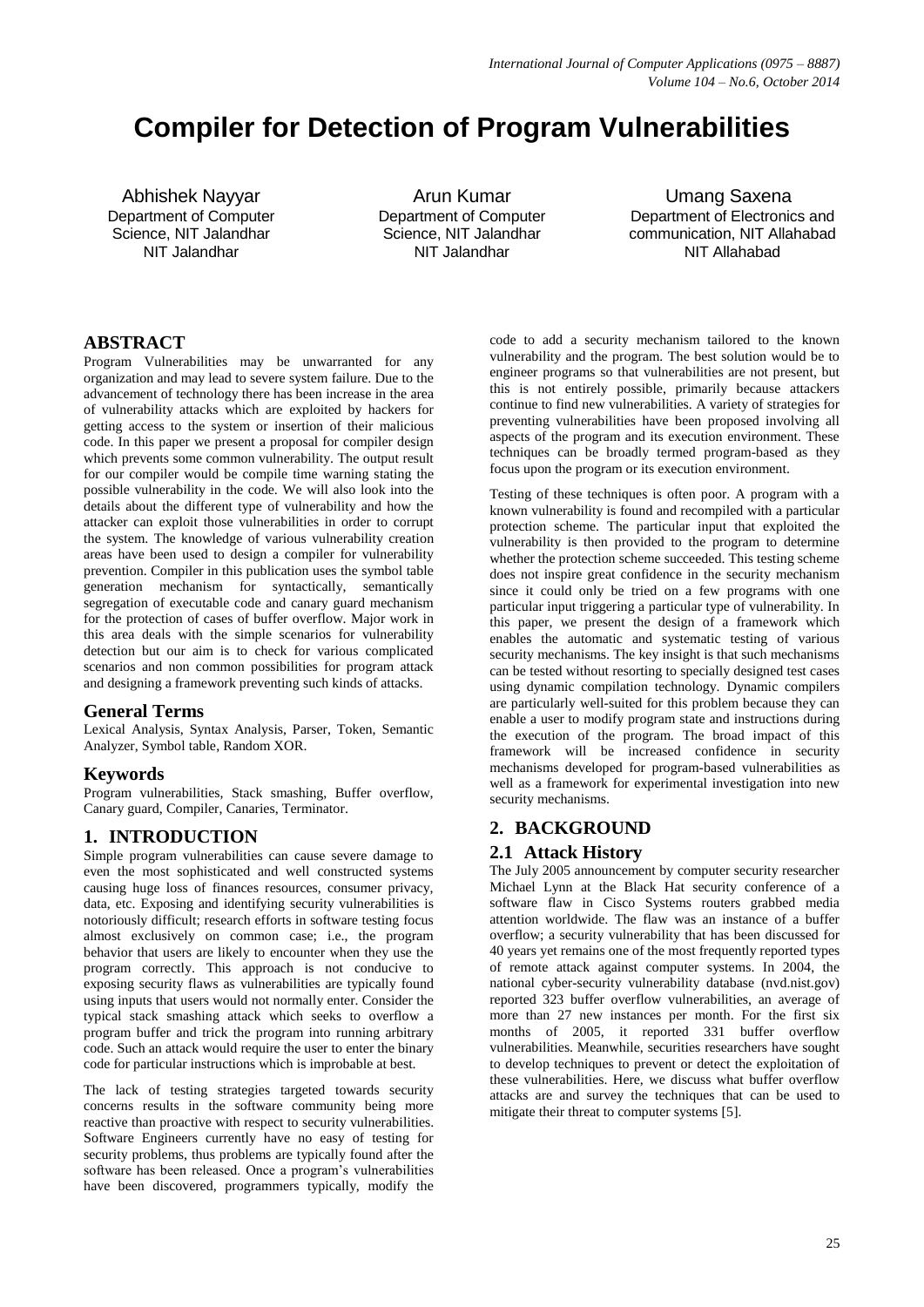| <b>Attack</b><br><b>Source</b> | Date of<br><b>Attack</b> | <b>Attack type</b>        | <b>Affect</b>                              |
|--------------------------------|--------------------------|---------------------------|--------------------------------------------|
| Comair<br>Airline              | Dec<br>25,2005           | Integer<br>overflow       | 1100 flights<br>were<br>grounded           |
| Unix OS                        | Feared Jan<br>19,2038    | Integer<br>overflow       | Income tools                               |
| Morris<br>Worm                 | 1998                     | <b>Buffer</b><br>overflow | Internet shut<br>down                      |
| AOL's<br><b>AIM</b>            | 2004                     | <b>Buffer</b><br>overflow | Attack<br>possibility on<br>user click     |
| <b>Blaster</b><br>Worm         | August, 200<br>3         | <b>Buffer</b><br>overflow | Corrupted<br>Microsoft<br>window<br>system |
| IE 4.0 & 4.1                   | <b>Nov</b><br>12,1997    | <b>Buffer</b><br>overflow | Affected IE<br>behavior                    |

**Table 1. Data summarization of major attacks affecting systems in past**

Malicious code is any code added, changed, or removed from a software system to intentionally cause harm or subvert the system's intended function. Although the problem of malicious code has a long history, a number of recent, widely publicized attacks and certain economic trends suggest that malicious code is rapidly becoming a critical problem for industry, government, and individuals. Attack scripts are programs written by experts that exploit security weaknesses, usually across the network, to carry out an attack.

- Attack scripts exploiting buffer overflows by "smashing the stack" are the most commonly encountered variety.
- Java attack applets are programs embedded in Web pages that achieve foothold through a Web browser.
- Dangerous ActiveX controls are program components that allow a malicious code fragment to control applications or the operating system.



**Graph 1. Attack summarization on the basis of year [5]**

# **2.2 Early developments to the problem**

There has been development of static source analysis technique for vulnerability detection in C based on the combination of taint analysis and value range propagation technique used for compiler optimization [1]. There have been work specific to cross 86 platform for virtual execution environment that combines information from compositional, static, and dynamic program analysis to identify vulnerabilities and timing channels, and uses code transformations to prevent those from being exploited [2]. RICH (Run time integer Checker) for detection of integer based attacks in C [3]. The approach used by the above methods is related to specific type of attack. We present the solution of different types of attacks in our design of compiler for vulnerability detection.

# **3. ATTACK DETECTION**

Before moving into the concept of compiler design for the attack prevention it's important to understand the various methods of detecting any attack. For understanding the method of attack detection, we must have some insight about the types of attacks. This section presents the in depth description and analysis of the various program-based attacks implemented in this project. The various attacks which have been implemented here are stack smashing, buffer overflow, declaration attack.

# **3.1 Stack Smashing**

In software, a stack smashing (also known as stack buffer overflow) occurs when a program writes to a memory address on the program's call stack outside of the intended data structure; usually a fixed length buffer. Stack buffer overflow bugs are caused when a program writes more data to a buffer located on the stack than there was actually allocated for that buffer. This almost always results in corruption of adjacent data on the stack, and in cases where the overflow was triggered by mistake, will often cause the program to crash or operate in undesirable way. This type of overflow is part of the more general class of programming bugs known as buffer overflows.

**Exploiting stack overflow:** The canonical method for exploiting a stack based buffer overflow is to overwrite the function return address with a pointer to attacker-controlled data (usually on the stack itself).This is illustrated in the example below:

```
void fun(char *s)
ł
         char buffer[4];
         strcpy(buffer,s);
         printf(" value in buffer %s \n", buffer);
ŋ
void extra()
ł
         printf(" Function is case study of stack smashing \n");
-}
void main(int argc, char *argv[])
₹
         fun(argv[1]);\overline{\phantom{a}}
```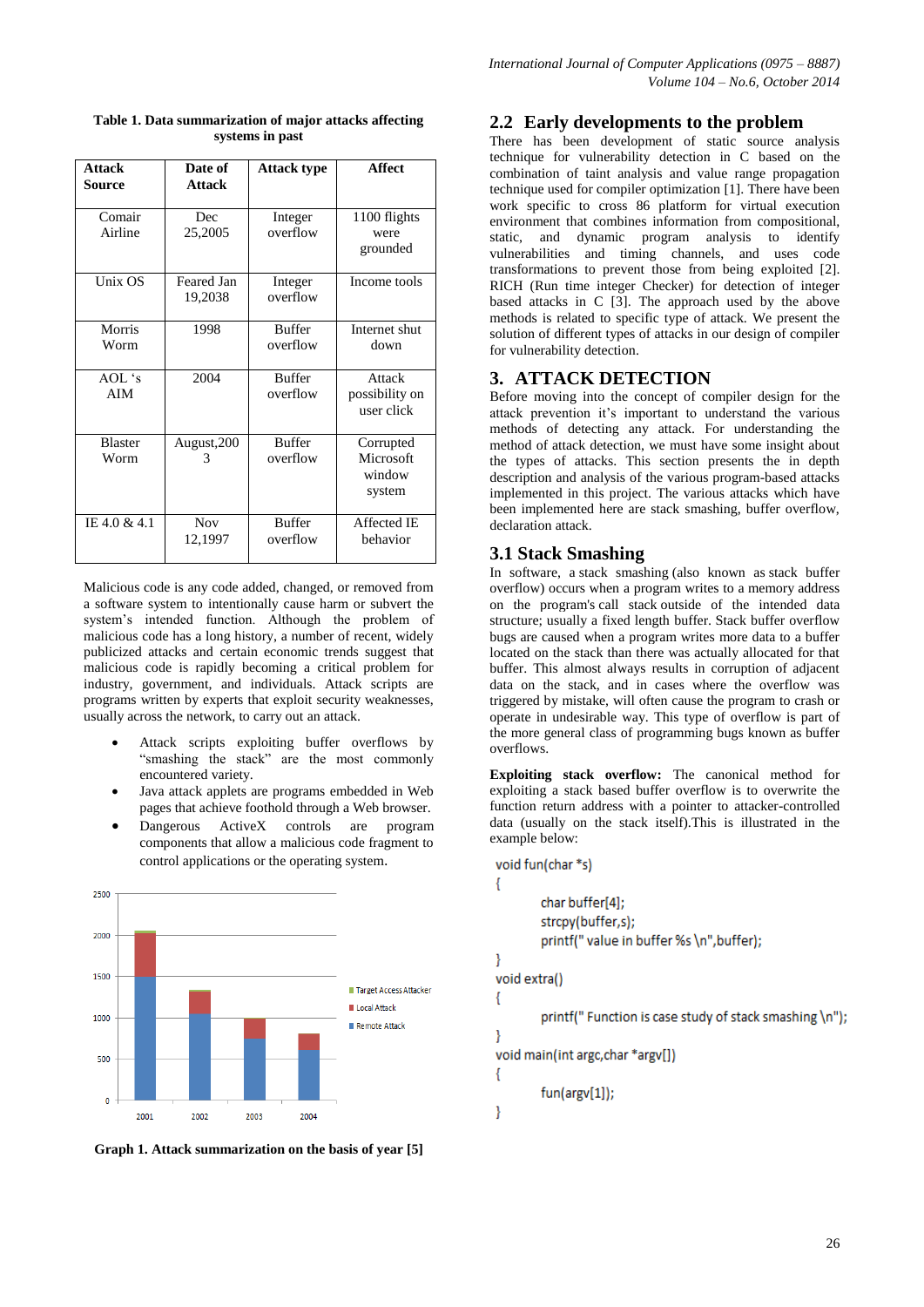This code takes an argument from the command line and copies it to a local stack variable c. This works fine for command line arguments smaller than 4 characters. Any arguments larger than 4 characters long will result in corruption of the stack. (The maximum number of characters that is safe is one less than the size of the buffer here because in the C programming language strings are terminated by a zero byte character. A four-character input thus requires five bytes to store; the input followed by the sentinel zero byte. The zero byte then ends up overwriting a memory location that's one byte beyond the end of the buffer.)



**Fig 1. Data storage representation in stack**

Dump of assembler code for function fun:

| $0x00000000004005b4 < +0>$ : | push   | # entry address<br>%rbp            |
|------------------------------|--------|------------------------------------|
| $0x00000000004005b5 < +1>$ : | mov    | %rsp,%rbp                          |
| $0x00000000004005b8 < +4>$ : | sub    | \$0x20,%rsp                        |
| 0x00000000004005bc <+8>:     | mov    | %rdi,-0x18(%rbp)                   |
| 0x00000000004005c0 <+12>:    | mov    | -0x18(%rbp),%rdx                   |
| $0x00000000004005c4 < +16$   | lea    | -0x10(%rbp),%rax                   |
| 0x00000000004005c8 <+20>:    | mov    | %rdx,%rsi                          |
| 0x00000000004005cb <+23>:    | mov    | %rax,%rdi                          |
| 0x00000000004005ce <+26>:    | callq  | 0x4004c0 <strcpy@plt></strcpy@plt> |
| $0x00000000004005d3 < +31$   | mov    | \$0x400720,%eax                    |
| 0x00000000004005d8 <+36>:    | lea    | -0x10(%rbp),%rdx                   |
| 0x00000000004005dc <+40>:    | mov    | %rdx,%rsi                          |
| 0x00000000004005df <+43>:    | mov    | %rax,%rdi                          |
| 0x00000000004005e2 <+46>:    | mov    | \$0x0,%eax                         |
| 0x00000000004005e7 <+51>:    | callq  | 0x400490 <printf@plt></printf@plt> |
| 0x00000000004005eC.          | leaveg | # return address                   |
| 0x00000000004005ed <+57>:    | reta   |                                    |
|                              |        |                                    |

#### **Fig 2. Assembler code for function fun in above program**

The above figure shows the entry point and the return point values for the function fun. Give application a very long string with malicious code. The string length, being much larger than the space allocated in the heap (buffer size declaration) causes the heap to overflow into the stack and overwrites the return address. The return address now points to the beginning of the malicious code. We can add the extra character which is more than our buffer size to be our entry address off another

function. Following is depiction for stack smashing case when length of string is greater than the length of the buffer.

| (gdb) b Tun Function fun start |                                                          |
|--------------------------------|----------------------------------------------------------|
|                                | Breakpoint 1 at 0x4005c0: file ac stack.c, line 6.       |
|                                | (qdb) D *0x000000000004005eC Function fun return address |
|                                | Breakpoint Z at 0x4005ec: file ac stack.c. line 8.       |

Breakpoint 1. fun (s=0x7fffffffe5bf 'A' <repeats 24 times>. "e strcpy(buffer,s); f6.

```
(qdb) print /x *((unsigned *) $rbp + 2)
$1 = 0x400620 \rightarrow # original return address for the function fun
```

| $\text{(adb)} \times \text{748b}$ \$rsp | <b>H</b> DIRIIIQI I CUIHI QUUI C33 TUI THE TUIRTIUII TUIT |      |      |      |      |
|-----------------------------------------|-----------------------------------------------------------|------|------|------|------|
| 0x7fffffffelc0: 0x00                    | 0xe3                                                      | 0xff | 0xff | 0xff | 0x7f |
| 0x7fffffffelc8: 0xbf                    | 0xe5                                                      | 0xff | 0xff | 0xff | 0x7f |
| 0x7fffffffeld0: 0xa8                    | 0х6а                                                      | 0xa6 | 0xf7 | 0xff | 0x7f |
| 0x7fffffffeld8: 0x40                    | 0x06                                                      | 0x40 | 0x00 | 0x00 | 0x00 |
| 0x7fffffffele0: 0x00                    | 0xe2                                                      | 0xff | 0xff | 0xff | 0x7f |
| 0x7fffffffele8: 0x20                    | 0x06                                                      | 0x40 | 0x00 | 0x00 | 0x00 |

| Breakpoint 2, fun (s=0x7fffffffe5bf 'A' <repeats 24="" th="" ti<=""><th></th><th></th><th></th><th></th></repeats> |      |                                        |      |      |
|--------------------------------------------------------------------------------------------------------------------|------|----------------------------------------|------|------|
| 8                                                                                                                  |      | #2nd break point at function fun leave |      |      |
| $\text{(qdb)} \times \text{/48b } \text{s}$ rsp                                                                    |      |                                        |      |      |
| 0x7fffffffelc0: 0x00                                                                                               | 0xe3 | 0xff                                   | 0xff | 0xff |
| 0x7fffffffelc8: 0xbf                                                                                               | 0xe5 | 0xff                                   | 0xff | 0xff |
| 0x7fffffffeld0: 0x41                                                                                               | 0x41 | 0x41                                   | 0x41 | 0x41 |
| 0x7fffffffeld8: 0x41                                                                                               | 0x41 | 0x41                                   | 0x41 | 0x41 |
| 0x7fffffffele0: 0x41                                                                                               | 0x41 | 0x41                                   | 0x41 | 0x41 |
| 0x7fffffffele8: 0x65                                                                                               | 0x65 | 0x30                                   | 0x35 | 0x34 |
| (adb) $nrint /x * ($ (unsigned *) $srbp + 2$ )                                                                     |      |                                        |      |      |

 $= 0x3530656$ # modified return adress from 0x400620

#### **Fig 3. Breakpoint at entry and exit along with the stack data after the hit of first break point**

The following figures show the return address of function getting modified when entered string has size greater than the size of buffer. This is termed as stack smashing.

#### **3.2 Buffer Overflow**

Buffer Overflows is one of the most common vulnerabilities in software. It is particularly problematic when present in system libraries and other code that runs with high execution privileges [6]. When we normally allocate some buffer of fixed size and in place of providing the data in accordance with the size of the buffer, we provide some additional data. In that case the additional data may overwrite some useful information in the consecutive locations, which may lead to various system issues. In this section we will look at a simple case for buffer overflow in which providing data of size more than its allocated memory may lead to modification of other values stored at the adjacent locations in stack.

**Exploiting buffer overflow:** The canonical method for exploiting a buffer overflow is to overwrite the values at adjacent locations with a pointer to attacker-controlled data (usually on the stack itself).This is illustrated in the example below: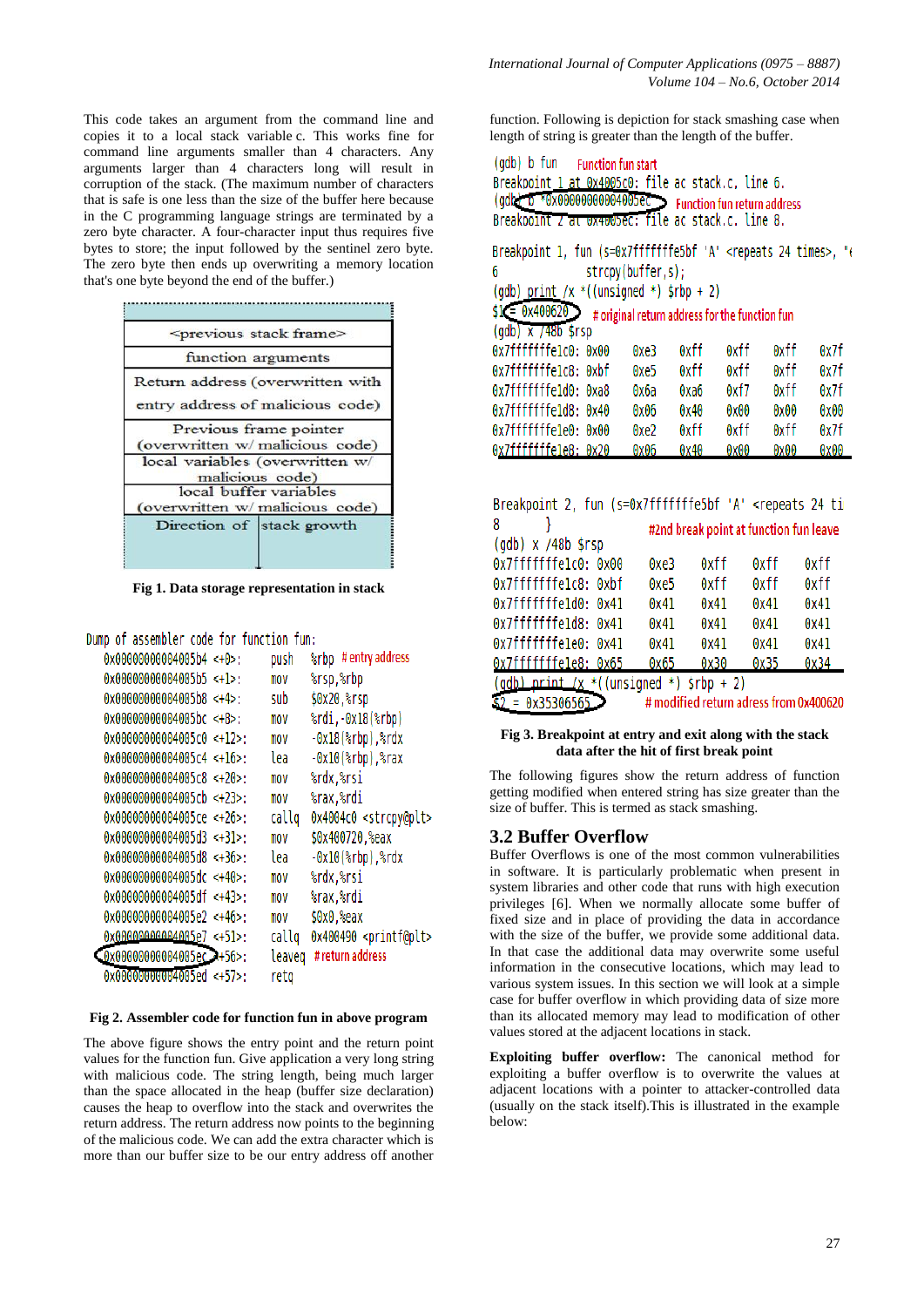```
main()€
      int d=10;int k:
      printf("d\nu", d);int arr[5] = \{7, 9, 3, 12, 8\};arr[6]=30;printf("d\nu", d);
      arr[3]=k;printf(" value k d\n\n\ln", k);
ł
```
The code has the reserved memory location of 5 bytes for array but it is trying to overwrite the value at sixth location with the new value. Sixth location corresponds to the value of local variable k , whereas the seventh location corresponds to the local variable d. Overwriting the value at location six causes the modification in the value of variable six which is stored at this address. Let us look at the detail analysis of such type of vulnerability.

**Table 2. Stack depiction during buffer overflow**

| $d = 10$ |                |
|----------|----------------|
| Κ        | 6              |
| Guard    | 5              |
| arr[4]   | 4              |
| arr[3]   | 3              |
| arr[2]   | $\overline{2}$ |
| arr[1]   |                |
| arr[0]   | n              |

As we can see in the above figure any modification in the address location corresponding to the arr[6] will cause modification in the value of k. The following table illustrates the buffer overflow attack with the modification in the value of undesired variable.

**Table 3. Value corresponding to various address during buffer overflow**

| <b>Variable</b> | <b>Address</b>       | Value      |
|-----------------|----------------------|------------|
| d               | $0x7$ fffffffe $20c$ | 0x0000000a |
| k               | $0x7$ fffffffe $208$ | Dummy      |
| Arr $[0]$       | $0x7$ fffffffe $1f0$ | 0x00000007 |
| Arr[ $1$ ]      | $0x7$ fffffffe $1f4$ | 0x00000009 |
| Arr[2]          | $0x7$ fffffffe 1 f 8 | 0x00000003 |

| Arr[3]    | $0x7$ fffffffe $1fc$ | 0x0000000c                   |
|-----------|----------------------|------------------------------|
| Arr $[4]$ | $0x7$ fffffffe $200$ | 0x00000008                   |
| Arr $[5]$ | $0x7$ fffffffe $204$ | $0x00007$ fff (Guard)        |
| Arr $[6]$ | $0x7$ fffffffe $208$ | $0x0000001e$ (modified<br>k) |
| Arr $[7]$ | $0x7$ fffffffe $20c$ | (can modify d)               |

# **3.3 Declaration attack**

In programming languages, a **declaration** specifies the identifier, type, and other aspects of language elements such as variables and functions. It is used to announce the existence of the element to the compiler; this is important in many strongly typed languages (such as C) that require variables and their types to be specified with a declaration before use, and is used in forward declaration. Before assigning any variable A a value of variable B, variable B must be properly defined. When we don't assign any value to the variable and intern assigns that same variable to another variable, it is possibility that both variables may end up containing any garbage value which is also categorized as a type of vulnerability for the system.

**Exploiting declaration attacks:** The canonical method for exploiting a declaration attack is to assign any undefined variable to some new variable. This will cause both the variables to have some garbage value .This is illustrated in the example below:



Here both x and y will contain some dummy values, which may lead to system corruption in future. So it's important to detect such type of attack before only.

| Fig 4. Vulnerability summary on the basis of type of |  |  |
|------------------------------------------------------|--|--|
| vulnerability                                        |  |  |

| <b>Vulnerability Type</b>                    | 2004      | 2003      | 2002     | 2001                |
|----------------------------------------------|-----------|-----------|----------|---------------------|
| <b>Buffer Overflow</b>                       | 160 (20%) | 237 (24%) |          | 287 (22%) 316 (21%) |
| <b>Access Validation Error</b>               | 66 (8%)   | 92 (9%)   | 123 (9%) | 126 (8%)            |
| <b>Exceptional Condition</b><br><b>Frror</b> | 114 (14%) | 150 (15%) | 117 (9%) | 146 (10%)           |
| <b>Environment Error</b>                     | 6(1%)     | $3(0\%)$  | 10 (1%)  | 36 (2%)             |
| <b>Configuration Error</b>                   | 26 (3%)   | 49 (5%)   | 68 (5%)  | 74 (5%)             |
| <b>Race Condition</b>                        | 8(1%)     | 17 (2%)   | 23 (2%)  | 50 (3%)             |
| <b>Design Error</b>                          | 177 (22%) | 269 (27%) |          | 408 (31%) 399 (26%) |
| Other                                        | 49 (6%)   | 20 (2%)   | $1(0\%)$ | 8(1%)               |

# **4. ATTACK PREVENTION**

### **4.1 Compiler design**

The main target of this publication is to design a compiler which warns the user of various vulnerabilities. The vulnerability warnings are included in the list of compile time warnings. Before understanding the detailed mechanism of programming vulnerabilities detection, we will look into the design of compiler phases and some basic terminology associated with compiler.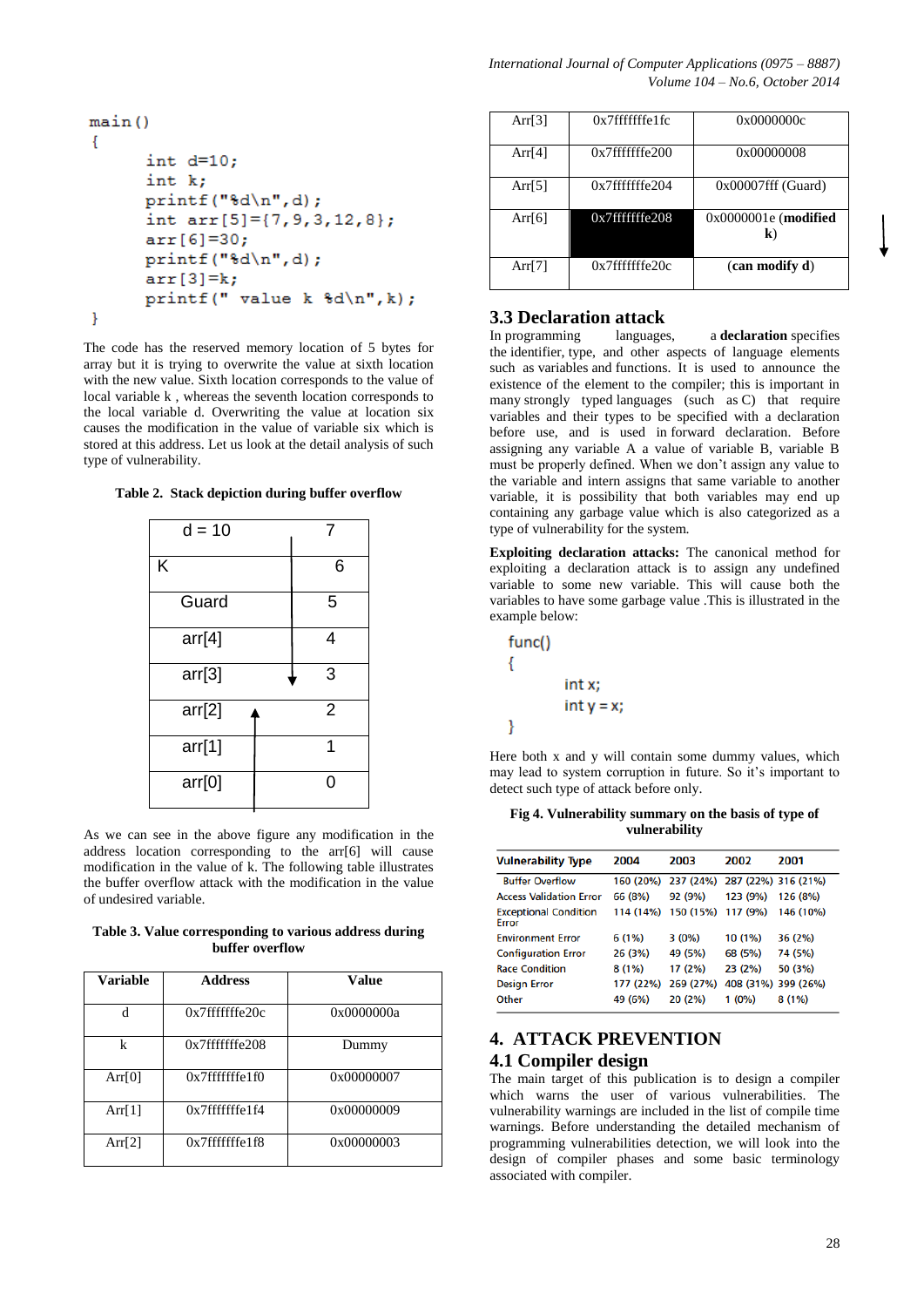A **compiler** is a [computer program](http://en.wikipedia.org/wiki/Computer_program) (or set of programs) that transforms [source code](http://en.wikipedia.org/wiki/Source_code) written in a [programming](http://en.wikipedia.org/wiki/Programming_language)  [language](http://en.wikipedia.org/wiki/Programming_language) (the *source language*) into another computer language (the *target language*, often having a binary form known as *[object code](http://en.wikipedia.org/wiki/Object_code)*). The most common reason for wanting to transform source code is to create an [executable](http://en.wikipedia.org/wiki/Executable) program [7].

The name "compiler" is primarily used for programs that translate source code from a [high-level programming](http://en.wikipedia.org/wiki/High-level_programming_language)  [language](http://en.wikipedia.org/wiki/High-level_programming_language) to a lower level language (e.g., assembly or [machine](http://en.wikipedia.org/wiki/Machine_code)  [code\)](http://en.wikipedia.org/wiki/Machine_code). If the compiled program can run on a computer whose [CPU](http://en.wikipedia.org/wiki/CPU) or [operating system](http://en.wikipedia.org/wiki/Operating_system) is different from the one on which the compiler runs, the compiler is known as a [cross](http://en.wikipedia.org/wiki/Cross-compiler)[compiler.](http://en.wikipedia.org/wiki/Cross-compiler) A program that translates from a low level language to a higher level one is a *[decompiler](http://en.wikipedia.org/wiki/Decompiler)*. A program that translates between high-level languages is usually called a *[language translator](http://en.wikipedia.org/wiki/Translator_(computing))*, *source to source translator*, or *language converter*. A *language [rewriter](http://en.wikipedia.org/wiki/Rewriting)* is usually a program that translates the form of expressions without a change of language. In this project, we deal with a typical 'language translator'. A compiler is likely to perform many or all of the following operations: [lexical analysis,](http://en.wikipedia.org/wiki/Lexical_analysis) [pre](http://en.wikipedia.org/wiki/Preprocessing)  [processing,](http://en.wikipedia.org/wiki/Preprocessing) [parsing,](http://en.wikipedia.org/wiki/Parsing) semantic analysis [\(Syntax-directed](http://en.wikipedia.org/wiki/Syntax-directed_translation)  [translation\)](http://en.wikipedia.org/wiki/Syntax-directed_translation), [code generation,](http://en.wikipedia.org/wiki/Code_generation_(compiler)) and [code optimization.](http://en.wikipedia.org/wiki/Code_optimization) For sake of detection of vulnerabilities, we, hereby, exclude from our discussion phases of code generation and code optimization [8].



#### **Processing during compiler phases**

- A. A high-level program that takes as input another high-level program as a string and splits into the desired program.
- B. Inserting of instructions for attack into the program like stack smashing, overflow etc.
- C. Modifying of the return address; changing of the flow of execution of instructions in the program.

#### *4.1.1 Lexical Analysis*

Lexical analysis is the process of analyzing a stream of individual characters (normally arranged as lines), into a sequence of lexical tokens (tokenization, for instance of "words" and punctuation symbols that make up source code) to feed into the parser. Roughly it is equivalent to splitting ordinary text written in a natural language (e.g. English) into a sequence of words and punctuation symbols. In lexical phase of compiler each word is categorized as a token. A token is a categorized block of text, usually consisting of indivisible characters known as lexemes. A lexical analyzer initially reads in lexemes and categorizes them according to function, giving them meaning. This assignment of meaning is known as tokenization.

#### *4.1.2 Syntax Analysis*

This is alternatively known as parsing. It is roughly the equivalent of checking that some ordinary text written in a natural language (e.g. English) is grammatically correct (without worrying about meaning).The purpose of syntax analysis or parsing is to check that we have a valid sequence of tokens. Note that this sequence need not be meaningful; as far as syntax goes, a phrase such as " $true + 3$ " is valid but it doesn't make any sense in most programming languages. The parser takes the tokens produced during the lexical analysis stage, and attempts to build some kind of in-memory structure to represent that input. Frequently, that structure is an 'abstract syntax tree' (AST).

#### **Fig 6. AST (Abstract syntax tree) representation of code for compiler execution.**



#### *4.1.3 Semantic Analyzer*

This phase of compiler design deals with analyzing the execution code by categorization into symbol table. A symbol table is a major data structure used in a compiler:

- Associates attributes with identifiers used in a program
- For instance, a type attribute is usually associated with each identifier
- A symbol table is a necessary component
- Definition (declaration) of identifiers appears once in a program
- Use of identifiers may appear in many places of the program text
- Identifiers and attributes are entered by the analysis phases
- When processing a definition (declaration) of an identifier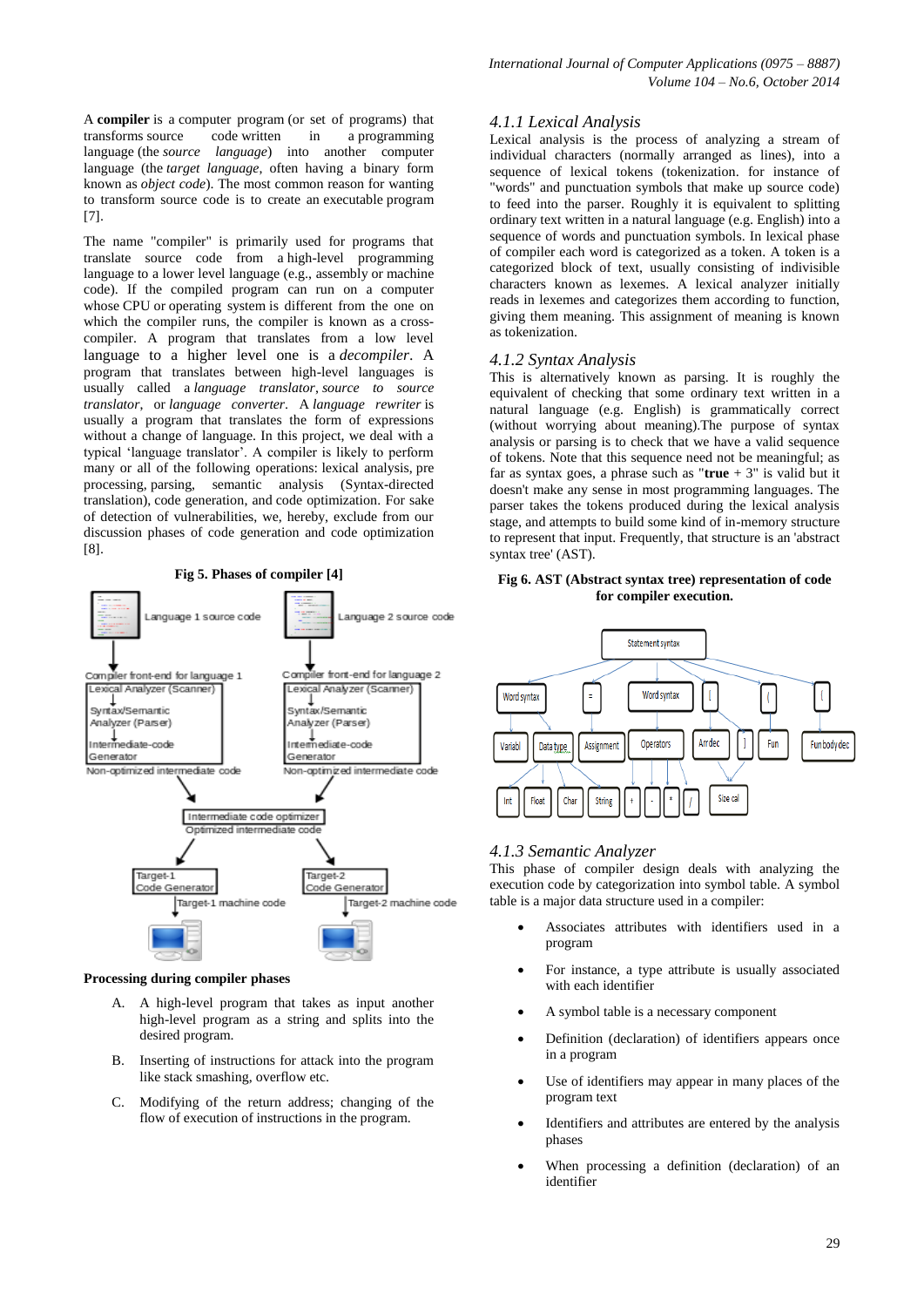- In simple languages with only global variables and implicit declarations.
- The scanner can enter an identifier into a symbol table if it is not already there
- In block-structured languages with scopes and explicit declarations:
- The parser and/or semantic analyzer enter identifiers and corresponding attributes
- Symbol table information is used by the analysis and synthesis phases
- To verify that used identifiers have been defined (declared).

| <b>Type</b> | <b>Value</b>   |
|-------------|----------------|
| Int         |                |
| Float       |                |
| Double      | $\overline{c}$ |
| Char        | 3              |

#### **Table 4. Type table**

**Table 5. Parsing table**

| $\mathbf{N}\mathbf{o}$ | <b>Variable</b> | <b>Type</b>    | <b>Defined</b> | <b>Address</b> |
|------------------------|-----------------|----------------|----------------|----------------|
|                        | a               |                |                | XX             |
| $\overline{c}$         |                 | 3              |                | XX             |
| 3                      | $\mathbf c$     | $\overline{c}$ |                | XX             |
|                        |                 |                |                | XX             |

After parsing the code, compiler fills the data according to the type and parsing table. This information is used by compiler at the time of attack prevention.

### **4.2 Prevention of vulnerability cases**

After getting the insight of various vulnerability attacks and compiler design, our next task is to understand the technique deployed by compiler in preventing such attacks.

### *4.2.1 Stack smashing and Buffer overflow*

The basic problem of stack smashing has its root cause as buffer overflow. As the size of data increases the desired space than the possibility that it modifies the return address becomes immense. The extra value can be linked with the entry address of malicious code. So we can say our root cause of various vulnerabilities is buffer overflow. Our vulnerability prevention technique mainly focuses on preventing the root cause which is buffer overflow. Buffer overflow protection refers to various techniques used during software development to enhance the security of executable programs by detecting [buffer overflows](http://en.wikipedia.org/wiki/Buffer_overflow) on [stack-](http://en.wikipedia.org/wiki/Call_stack)allocated variables as soon after they occur as is practical, and preventing them from becoming serious [security](http://en.wikipedia.org/wiki/Computer_security) vulnerabilities.

#### **Table 6. Function return address table**

| <b>Function Name</b> | <b>Return Address</b> |
|----------------------|-----------------------|
| Fun1                 | F1xx                  |
| Fun2                 | F2xx                  |
| Fun3                 | F3xx                  |

#### **Table 7. Function execution address**

| Function 1 return address F1xx changes to F1xy |
|------------------------------------------------|
| Var1                                           |
| Var2                                           |
| Var3                                           |
|                                                |
|                                                |

During the return of the program, checked that Fun1 address should match with Fun1 (table 6 value).

If not matched then there is the stack smashing, and return the function to the actual return address that store in the function table If matched with the table value then return. Main mechanism of buffer overflow prevention is based on **canaries.**

#### **Canaries**

Canaries are pre known values which are placed between a buffer and control data on the stack in order to check the possibility of buffer overflows. In the case of buffer overflows, the first data to be corrupted will be canary which will result in the failure of verification of the canary value. This results in the invalidation of data and compiler warning for the case of vulnerability detection. This concept is based on the references of the historic practice of using canaries in field of coal mines, since they would be affected by toxic gases earlier than the miners, thus providing a warning system. The use of canary in order to prevent buffer overflow is based on three method of its use. These are **Terminator, Random, and Random XOR canaries**.

#### **Terminator canaries**

Terminator Canaries use the observation that most buffer overflow attacks are based on certain string operations which end at terminators. The extra space for any string is reserved for its terminator. We can analyze the canary character in a string. If the value of the canary character is modified then it is the possibility for buffer or stack smashing case.

#### **Random canaries**

Random canaries can be generated randomly. This is achieved usually from an entropy-gathering daemon, so as to prevent an attacker from knowing their value. Usually, it is not logically possible to read the canary for exploiting; the canary is a secure value known only by those who need to know it—the buffer overflow protection code in this case.